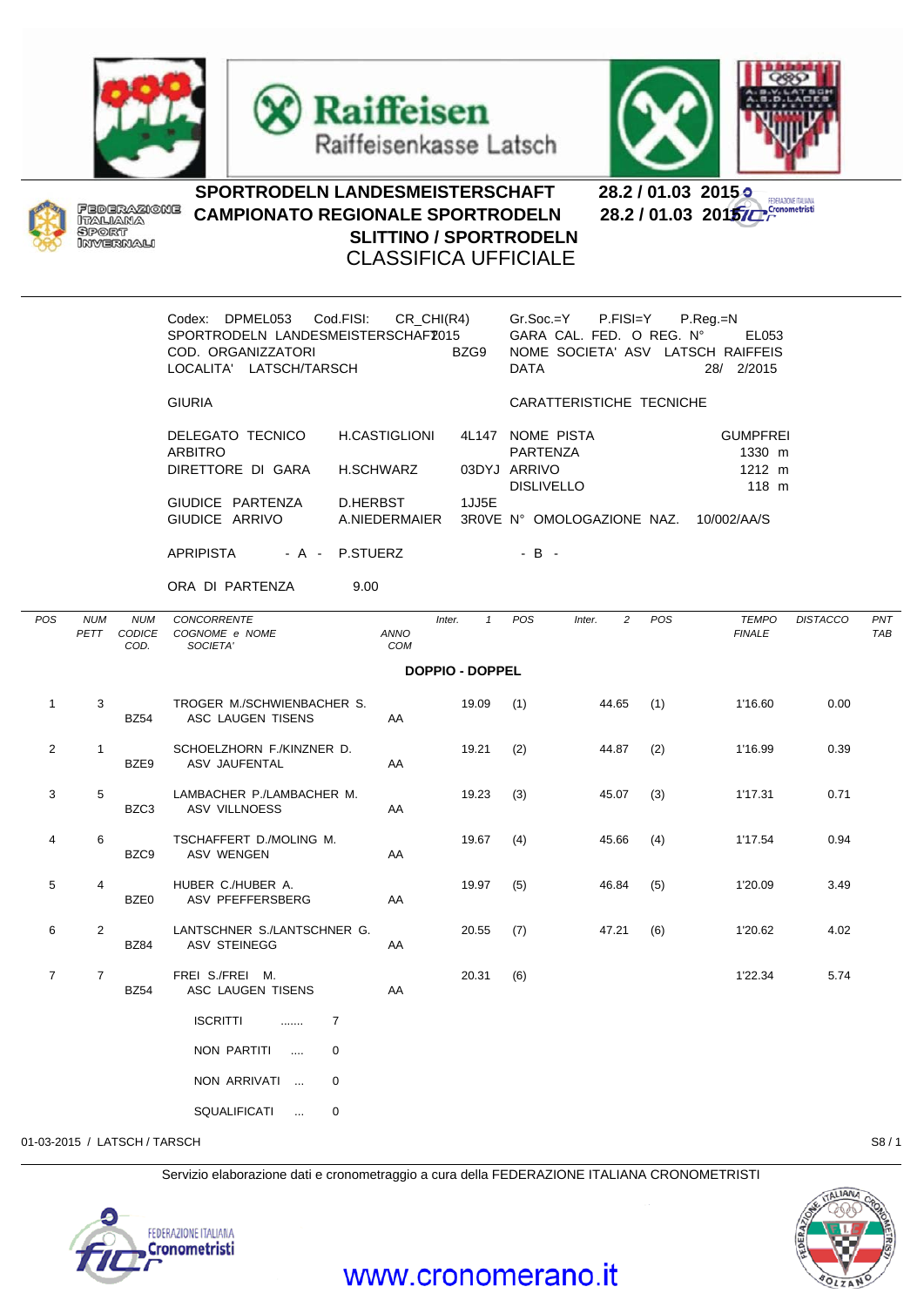| <b>POS</b>     | <b>NUM</b><br>PETT | <b>NUM</b><br><b>CODICE</b><br>COD. | <b>CONCORRENTE</b><br>COGNOME e NOME<br>SOCIETA'   | <b>ANNO</b><br>COM | $\mathbf{1}$<br>Inter.     | POS | 2<br>Inter. | <b>POS</b> | TEMPO<br><b>FINALE</b> | <b>DISTACCO</b> | PN <sub>1</sub><br><b>TAE</b> |
|----------------|--------------------|-------------------------------------|----------------------------------------------------|--------------------|----------------------------|-----|-------------|------------|------------------------|-----------------|-------------------------------|
|                |                    |                                     |                                                    |                    | <b>CUC. FEM./KINDER W.</b> |     |             |            |                        |                 |                               |
| $\mathbf{1}$   | 14                 | P01T9<br>BZC3                       | RUNGGATSCHER Laura<br>ASV VILLNOESS                | 2006<br>AA         | 20.49                      | (1) | 48.75       | (1)        | 1'24.06                | 0.00            |                               |
| $\overline{2}$ | 11                 | P01TD<br>BZC3                       | RAIFER Sandra<br><b>ASV VILLNOESS</b>              | 2005<br>AA         | 20.83                      | (3) | 50.30       | (2)        | 1'26.16                | 2.10            |                               |
| 3              | 12                 | P01TA<br>BZC3                       | <b>RUNGGATSCHER Silvia</b><br><b>ASV VILLNOESS</b> | 2006<br>AA         | 20.71                      | (2) | 50.57       | (3)        | 1'26.32                | 2.26            |                               |
| 4              | 13                 | BZF0                                | POLME LANG Jasmin<br>ASV LATZFONS VERDINGS         | 2006<br>AA         | 28.34                      | (4) | 1'11.12     | (4)        | 2'04.66                | 40.60           |                               |
|                |                    |                                     | <b>ISCRITTI</b><br>4<br>.                          |                    |                            |     |             |            |                        |                 |                               |
|                |                    |                                     | NON PARTITI<br>0<br>$\sim$                         |                    |                            |     |             |            |                        |                 |                               |
|                |                    |                                     | NON ARRIVATI<br>0                                  |                    |                            |     |             |            |                        |                 |                               |
|                |                    |                                     | SQUALIFICATI<br>0<br>$\ldots$                      |                    |                            |     |             |            |                        |                 |                               |
|                |                    |                                     |                                                    |                    | RAG. FEM./SCHUELER W.      |     |             |            |                        |                 |                               |
| $\mathbf{1}$   | 17                 | BZC8                                | M025Z ZOESSMAYR Nadine<br>ASV LUESEN               | 2004<br>AA         | 20.01                      | (1) | 47.26       | (1)        | 1'20.59                | 0.00            |                               |
| 2              | 16                 | R01CJ<br><b>BZ35</b>                | <b>BALLWEBER Simone</b><br>ASV DEUTSCHNOFEN        | 2003<br>AA         | 23.42                      | (3) | 53.89       | (3)        | 1'34.35                | 13.76           |                               |
| 3              | 15                 | BZE0                                | LALEN MESSNER Hanna<br>ASV PFEFFERSBERG            | 2003<br>AA         | 20.29                      | (2) | 47.72       | (2)        | 1'38.84                | 18.25           |                               |
|                |                    |                                     | <b>ISCRITTI</b><br>3<br>.                          |                    |                            |     |             |            |                        |                 |                               |
|                |                    |                                     | NON PARTITI<br>0<br>$\cdots$                       |                    |                            |     |             |            |                        |                 |                               |
|                |                    |                                     | NON ARRIVATI<br>0<br>$\sim$ $\sim$                 |                    |                            |     |             |            |                        |                 |                               |
|                |                    |                                     | <b>SQUALIFICATI</b><br>0<br>$\ldots$               |                    |                            |     |             |            |                        |                 |                               |
|                |                    |                                     |                                                    |                    | ALL. FEM./ZOEGLINGE W.     |     |             |            |                        |                 |                               |
| $\mathbf{1}$   | 21                 | <b>BZ54</b>                         | LAL4T PUTZER Katherina<br>ASC LAUGEN TISENS        | 2002<br>AA         | 19.06                      | (2) | 45.80       | (2)        | 1'18.38                | 0.00            |                               |
| $\overline{2}$ | 25                 | BZC9                                | NOFDF RUBATSCHER Manuela<br>ASV WENGEN             | 2001<br>AA         | 19.11                      | (3) | 46.00       | (3)        | 1'18.68                | 0.30            |                               |
| 3              | 20                 | <b>LA298</b><br>BZF0                | <b>SENN Karin</b><br>ASV LATZFONS VERDINGS         | 2002<br>AA         | 18.89                      | (1) | 45.53       | (1)        | 1'18.83                | 0.45            |                               |
| 4              | 26                 | BZC3                                | N02AM RUNGGATSCHER Hannah<br>ASV VILLNOESS         | 2001<br>AA         | 19.74                      | (6) | 46.04       | (4)        | 1'19.12                | 0.74            |                               |
| 5              | 18                 | BZ07                                | R0E8H LADSTAETTER Greta<br>ASC OLANG               | 2001<br>AA         | 19.47                      | (4) | 46.88       | (5)        | 1'19.96                | 1.58            |                               |
| 6              | 22                 | BZE0                                | HACYW BLASBICHLER Maria<br>ASV PFEFFERSBERG        | 2001<br>AA         | 19.67                      | (5) | 46.92       | (6)        | 1'20.47                | 2.09            |                               |
| $\overline{7}$ | 23                 | BZC3                                | M017Y RUNGGATSCHER Kathrin<br>ASV VILLNOESS        | 2002<br>AA         | 20.41                      | (7) | 48.45       | (7)        | 1'22.55                | 4.17            |                               |
| 8              | 28                 | <b>ROLJR</b><br><b>BZ54</b>         | PIRCHER Sandra<br>ASC LAUGEN TISENS                | 2002<br>AA         | 21.02                      | (8) | 48.61       | (8)        | 1'22.81                | 4.43            |                               |
| 9              | 27                 | <b>BZ54</b>                         | N0ADN SCHWIENBACHER Nina<br>ASC LAUGEN TISENS      | 2001<br>AA         | 21.30                      | (9) | 49.49       | (9)        | 1'25.41                | 7.03            |                               |
|                |                    |                                     | ISCRITTI<br>12                                     |                    |                            |     |             |            |                        |                 |                               |

 $\overline{\phantom{0}}$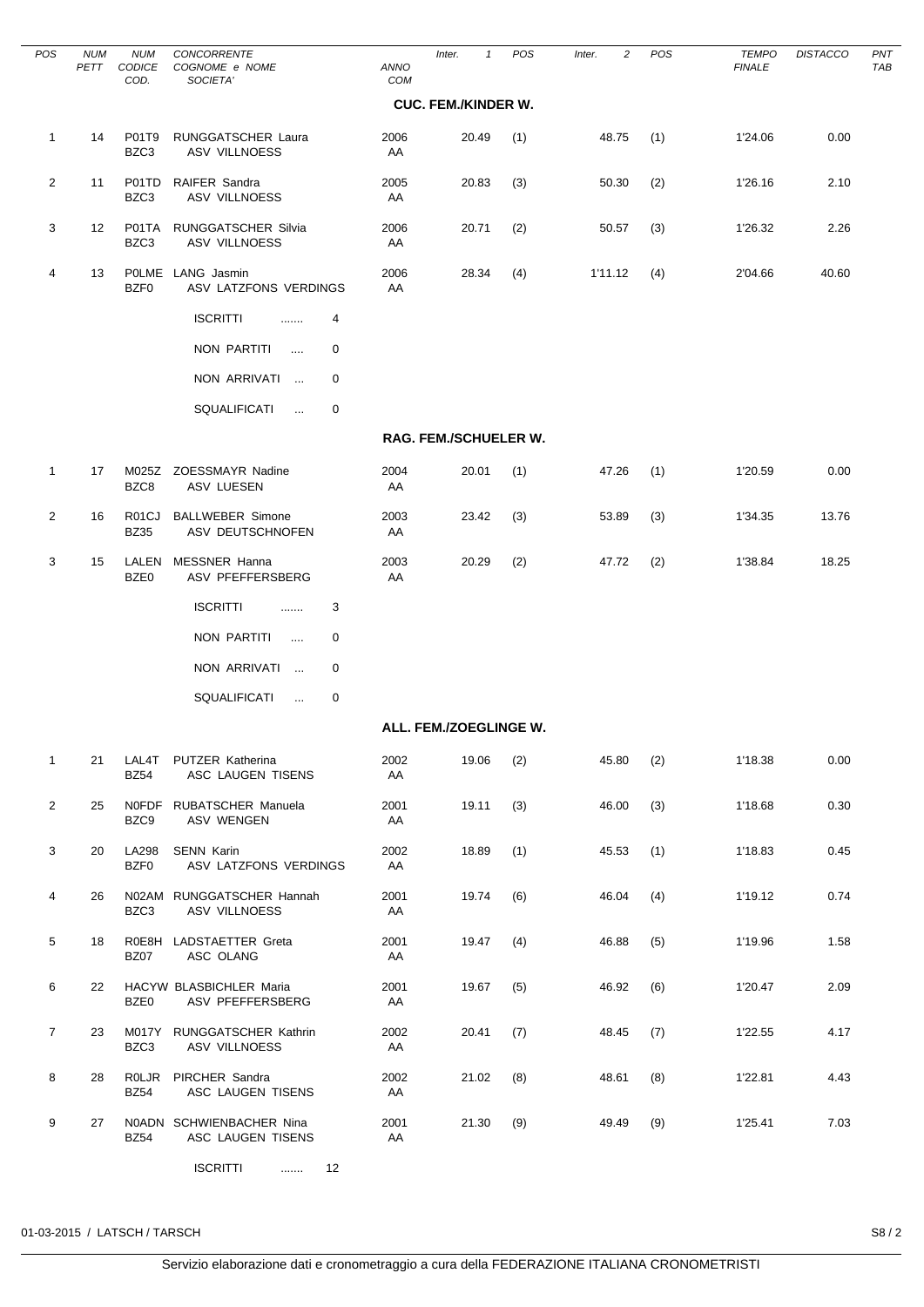| POS            | <b>NUM</b><br>PETT | <b>NUM</b><br><b>CODICE</b><br>COD. | CONCORRENTE<br>COGNOME e NOME<br>SOCIETA' |                | ANNO<br><b>COM</b>              | Inter.                     | POS<br>$\mathbf{1}$ | Inter. | 2     | POS | <b>TEMPO</b><br><b>FINALE</b> | <b>DISTACCO</b> | PN <sub>1</sub><br><b>TAE</b> |
|----------------|--------------------|-------------------------------------|-------------------------------------------|----------------|---------------------------------|----------------------------|---------------------|--------|-------|-----|-------------------------------|-----------------|-------------------------------|
|                |                    |                                     | <b>NON PARTITI</b><br>$\ldots$ .          | 3              |                                 |                            |                     |        |       |     |                               |                 |                               |
|                | 19                 | R0963<br>BZD7                       | PERATHONER Julia<br>ASV LUESES GHERDEINA  |                | 2001<br>AA                      |                            |                     |        |       |     |                               |                 |                               |
|                | 24                 | <b>BZ54</b>                         | N0ADJ MAIR Katja<br>ASC LAUGEN TISENS     |                | 2001<br>AA                      |                            |                     |        |       |     |                               |                 |                               |
|                | 29                 | R0E8F<br><b>BZ07</b>                | MAIR Alexandra<br>ASC OLANG               |                | 2001<br>AA                      |                            |                     |        |       |     |                               |                 |                               |
|                |                    |                                     | NON ARRIVATI<br>$\ddots$                  | 0              |                                 |                            |                     |        |       |     |                               |                 |                               |
|                |                    |                                     | SQUALIFICATI<br>$\ldots$                  | 0              |                                 |                            |                     |        |       |     |                               |                 |                               |
|                |                    |                                     |                                           |                |                                 | ASP. FEM./ ANWAERTER W.    |                     |        |       |     |                               |                 |                               |
| $\mathbf{1}$   | 31                 | D042N<br>BZC3                       | <b>BERGMANN Lisa</b><br>ASV VILLNOESS     |                | 1999<br>AA                      | 19.11                      | (1)                 |        | 44.88 | (1) | 1'17.15                       | 0.00            |                               |
|                |                    |                                     | <b>ISCRITTI</b><br>.                      | $\overline{2}$ |                                 |                            |                     |        |       |     |                               |                 |                               |
|                |                    |                                     | <b>NON PARTITI</b><br>$\cdots$            | $\mathbf{1}$   |                                 |                            |                     |        |       |     |                               |                 |                               |
|                | 30                 | <b>BZ21</b>                         | FAKVN NAGLER Luisa<br>US LONGIARU'        |                | 2000<br>AA                      |                            |                     |        |       |     |                               |                 |                               |
|                |                    |                                     | NON ARRIVATI<br>$\ddotsc$                 | 0              |                                 |                            |                     |        |       |     |                               |                 |                               |
|                |                    |                                     | SQUALIFICATI<br>$\ddotsc$                 | 0              |                                 |                            |                     |        |       |     |                               |                 |                               |
|                |                    |                                     |                                           |                |                                 | JUN. FEM./ JUNIOREN W.     |                     |        |       |     |                               |                 |                               |
| $\mathbf{1}$   | 33                 | BZE0                                | DAHEZ HILPOLD Theresa<br>ASV PFEFFERSBERG |                | 1996<br>AA                      | 18.24                      | (1)                 |        | 43.78 | (1) | 1'15.73                       | 0.00            |                               |
|                |                    |                                     | <b>ISCRITTI</b><br>.                      | 3              |                                 |                            |                     |        |       |     |                               |                 |                               |
|                |                    |                                     | <b>NON PARTITI</b><br>$\sim$              | 2              |                                 |                            |                     |        |       |     |                               |                 |                               |
|                | 32                 | <b>BZ21</b>                         | FACRX NAGLER Elena<br>US LONGIARU'        |                | 1996<br>AA                      |                            |                     |        |       |     |                               |                 |                               |
|                | 34                 | A029H<br><b>BZ28</b>                | PINGGERA Greta<br>ASC LAAS RAFFEISEN      |                | 1995<br>AA                      |                            |                     |        |       |     |                               |                 |                               |
|                |                    |                                     | NON ARRIVATI                              | 0              |                                 |                            |                     |        |       |     |                               |                 |                               |
|                |                    |                                     | SQUALIFICATI<br>$\ddotsc$                 | 0              |                                 |                            |                     |        |       |     |                               |                 |                               |
|                |                    |                                     |                                           |                | SEN. FEM./ ALLG. KLASSE SEN. W. |                            |                     |        |       |     |                               |                 |                               |
| $\mathbf{1}$   | 37                 | 80933<br>BZC8                       | <b>KASER Martina</b><br><b>ASV LUESEN</b> |                | 1994<br>AA                      | 17.79                      | (1)                 |        | 43.05 | (1) | 1'13.69                       | 0.00            |                               |
| $\overline{2}$ | 36                 | BZE0                                | HACYR BRUNNER Shamira<br>ASV PFEFFERSBERG |                | 1988<br>AA                      | 19.04                      | (2)                 |        | 44.17 | (2) | 1'16.07                       | 2.38            |                               |
| 3              | 35                 | 734LC<br><b>BZ35</b>                | PFEIFER Katharina<br>ASV DEUTSCHNOFEN     |                | 1989<br>AA                      | 19.13                      | (3)                 |        | 45.14 | (3) | 1'17.33                       | 3.64            |                               |
|                |                    |                                     | <b>ISCRITTI</b><br>.                      | 3              |                                 |                            |                     |        |       |     |                               |                 |                               |
|                |                    |                                     | NON PARTITI<br>$\mathbf{r}$               | 0              |                                 |                            |                     |        |       |     |                               |                 |                               |
|                |                    |                                     | NON ARRIVATI<br>$\sim 10$                 | 0              |                                 |                            |                     |        |       |     |                               |                 |                               |
|                |                    |                                     | SQUALIFICATI<br>$\ddotsc$                 | 0              |                                 |                            |                     |        |       |     |                               |                 |                               |
|                |                    |                                     |                                           |                |                                 | <b>CUC. MAS./KINDER M.</b> |                     |        |       |     |                               |                 |                               |
| $\mathbf{1}$   | 39                 | BZC3                                | N02AL PROFANTER Stefan<br>ASV VILLNOESS   |                | 2005<br>AA                      | 20.29                      | (1)                 |        | 49.39 | (1) | 1'26.11                       | 0.00            |                               |

 $\frac{1}{2}$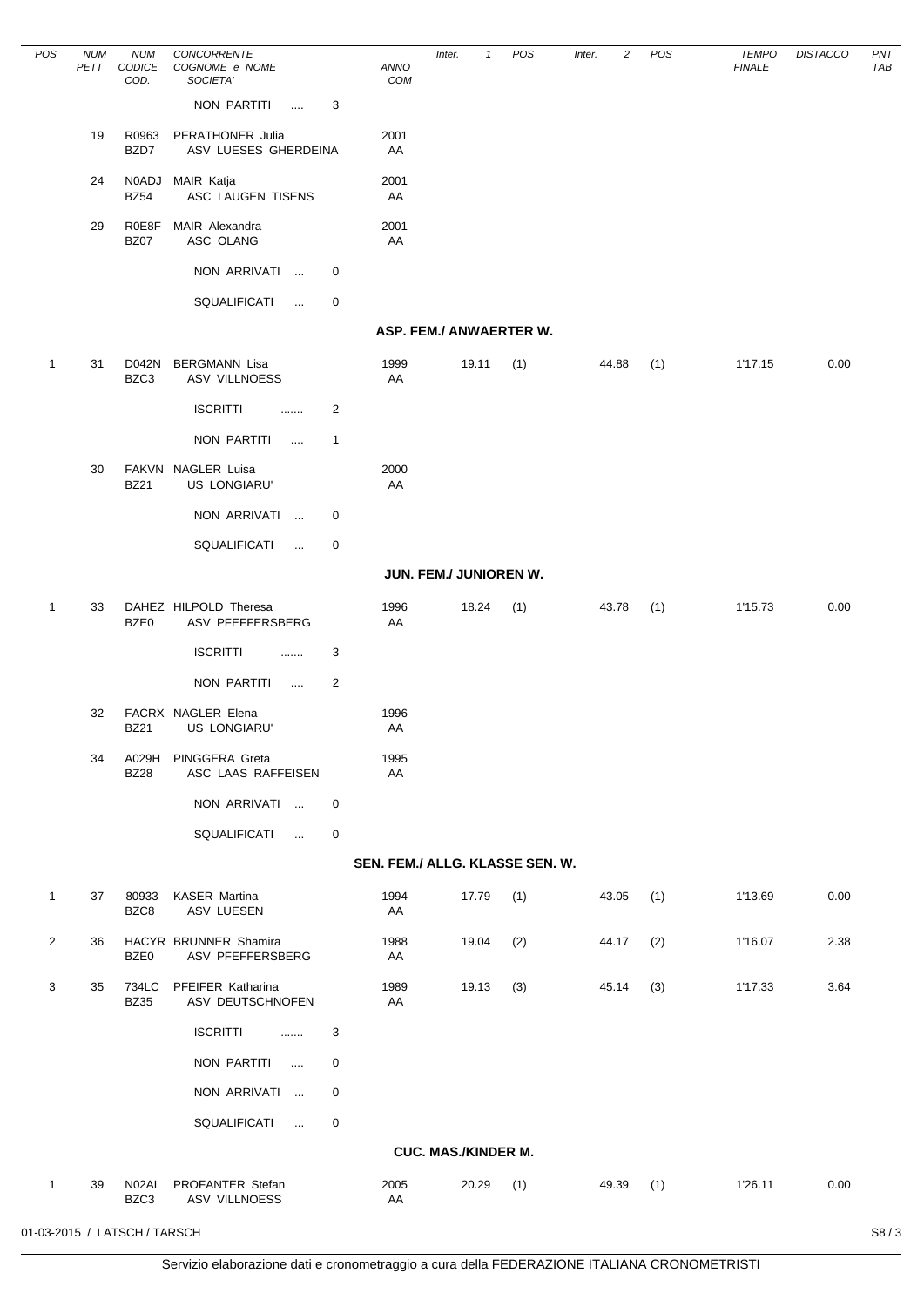| POS            | <b>NUM</b><br>PETT | <b>NUM</b><br>CODICE<br>COD. | CONCORRENTE<br>COGNOME e NOME<br>SOCIETA'           | ANNO<br>COM | Inter.<br>$\mathbf{1}$       | POS | 2<br>Inter. | POS | <b>TEMPO</b><br><b>FINALE</b> | <b>DISTACCO</b> | PN <sub>1</sub><br>TAE |
|----------------|--------------------|------------------------------|-----------------------------------------------------|-------------|------------------------------|-----|-------------|-----|-------------------------------|-----------------|------------------------|
| 2              | 40                 | <b>BZ39</b>                  | P0K5Z HOFER Tobias<br>ASV VILLANDERS                | 2006<br>AA  | 21.34                        | (2) | 50.83       | (2) | 1'28.86                       | 2.75            |                        |
| 3              | 41                 | T02L5<br>BZF0                | GAMPER Noah<br>ASV LATZFONS VERDINGS                | 2005<br>AA  | 21.74                        | (3) | 52.22       | (3) | 1'31.83                       | 5.72            |                        |
| 4              | 42                 | <b>BZ35</b>                  | R01CM BRUNNER Josef<br>ASV DEUTSCHNOFEN             | 2005<br>AA  | 23.33                        | (4) | 55.36       | (4) | 1'34.92                       | 8.81            |                        |
|                |                    |                              | <b>ISCRITTI</b><br>5<br>$\ldots$                    |             |                              |     |             |     |                               |                 |                        |
|                |                    |                              | NON PARTITI<br>$\overline{1}$<br>$\cdots$           |             |                              |     |             |     |                               |                 |                        |
|                | 38                 | T05AA<br>BZD7                | LAGEDER Aaron<br>ASV LUESES GHERDEINA               | 2005<br>AA  |                              |     |             |     |                               |                 |                        |
|                |                    |                              | NON ARRIVATI<br>0                                   |             |                              |     |             |     |                               |                 |                        |
|                |                    |                              | SQUALIFICATI<br>0<br>$\ddotsc$                      |             |                              |     |             |     |                               |                 |                        |
|                |                    |                              |                                                     |             | <b>RAG. MAS./SCHUELER M.</b> |     |             |     |                               |                 |                        |
| $\mathbf{1}$   | 47                 | <b>LA772</b><br>BZC8         | <b>MOLLING Maximilian</b><br><b>ASV LUESEN</b>      | 2003<br>AA  | 18.73                        | (1) | 45.29       | (1) | 1'18.90                       | 0.00            |                        |
| $\overline{2}$ | 50                 | M021L<br>BZF0                | <b>LANG Manuel</b><br>ASV LATZFONS VERDINGS         | 2003<br>AA  | 19.38                        | (2) | 46.37       | (2) | 1'19.93                       | 1.03            |                        |
| 3              | 43                 | <b>BZ35</b>                  | M027Z ZELGER Nathan<br>ASV DEUTSCHNOFEN             | 2004<br>AA  | 19.90                        | (3) | 47.48       | (3) | 1'21.54                       | 2.64            |                        |
| 4              | 46                 | BZE0                         | MOD6W REIFER Fabian<br>ASV PFEFFERSBERG             | 2004<br>AA  | 20.14                        | (4) | 47.72       | (4) | 1'22.31                       | 3.41            |                        |
| 5              | 45                 | BZC6                         | N08MW DORFMANN Martin<br>ASV FELDTHURNS             | 2004<br>AA  | 20.19                        | (5) | 47.73       | (5) | 1'22.53                       | 3.63            |                        |
| 6              | 44                 | BZF0                         | TOCDE NIEDERKOFLER Michael<br>ASV LATZFONS VERDINGS | 2003<br>AA  | 22.56                        | (6) | 55.15       | (6) | 1'33.61                       | 14.71           |                        |
|                |                    |                              | <b>ISCRITTI</b><br>9<br>.                           |             |                              |     |             |     |                               |                 |                        |
|                |                    |                              | NON PARTITI<br>3                                    |             |                              |     |             |     |                               |                 |                        |
|                | 48                 | T06ZZ<br><b>BZ35</b>         | MUNARETTO David<br>ASV DEUTSCHNOFEN                 | 2003<br>AA  |                              |     |             |     |                               |                 |                        |
|                | 49                 | <b>ROLJL</b><br><b>BZ54</b>  | <b>EGGER Nicolas</b><br>ASC LAUGEN TISENS           | 2003<br>AA  |                              |     |             |     |                               |                 |                        |
|                | 51                 | P0TZN<br>BZE0                | <b>REIFER Gabriel</b><br>ASV PFEFFERSBERG           | 2004<br>AA  |                              |     |             |     |                               |                 |                        |
|                |                    |                              | NON ARRIVATI<br>0                                   |             |                              |     |             |     |                               |                 |                        |
|                |                    |                              | SQUALIFICATI<br>0<br>$\ddotsc$                      |             |                              |     |             |     |                               |                 |                        |
|                |                    |                              |                                                     |             | ALL. MAS./ZOEGLINGE M.       |     |             |     |                               |                 |                        |
| $\mathbf{1}$   | 69                 | BZF0                         | LACY4 GASSER Arian<br>ASV LATZFONS VERDINGS         | 2001<br>AA  | 18.08                        | (1) | 43.31       | (1) | 1'14.11                       | 0.00            |                        |
| $\overline{2}$ | 64                 | BZC3                         | HA0X8 LAMBACHER Peter<br>ASV VILLNOESS              | 2002<br>AA  | 18.52                        | (2) | 43.85       | (2) | 1'15.30                       | 1.19            |                        |
| 3              | 57                 | LAK7P<br><b>BZ39</b>         | HOFER Valentin<br><b>ASV VILLANDERS</b>             | 2002<br>AA  | 18.62                        | (3) | 44.37       | (3) | 1'16.66                       | 2.55            |                        |
| 4              | 52                 | LA314<br><b>BZ39</b>         | <b>GRUBER Philipp</b><br><b>ASV VILLANDERS</b>      | 2002<br>AA  | 18.84                        | (4) | 44.92       | (4) | 1'17.48                       | 3.37            |                        |
| 5              | 53                 | <b>N05K5</b><br>BZH3         | <b>MUELLER Tobias</b><br>ARC ST. WALBURG            | 2002<br>AA  | 18.90                        | (5) | 45.12       | (6) | 1'17.64                       | 3.53            |                        |

 $\frac{1}{2}$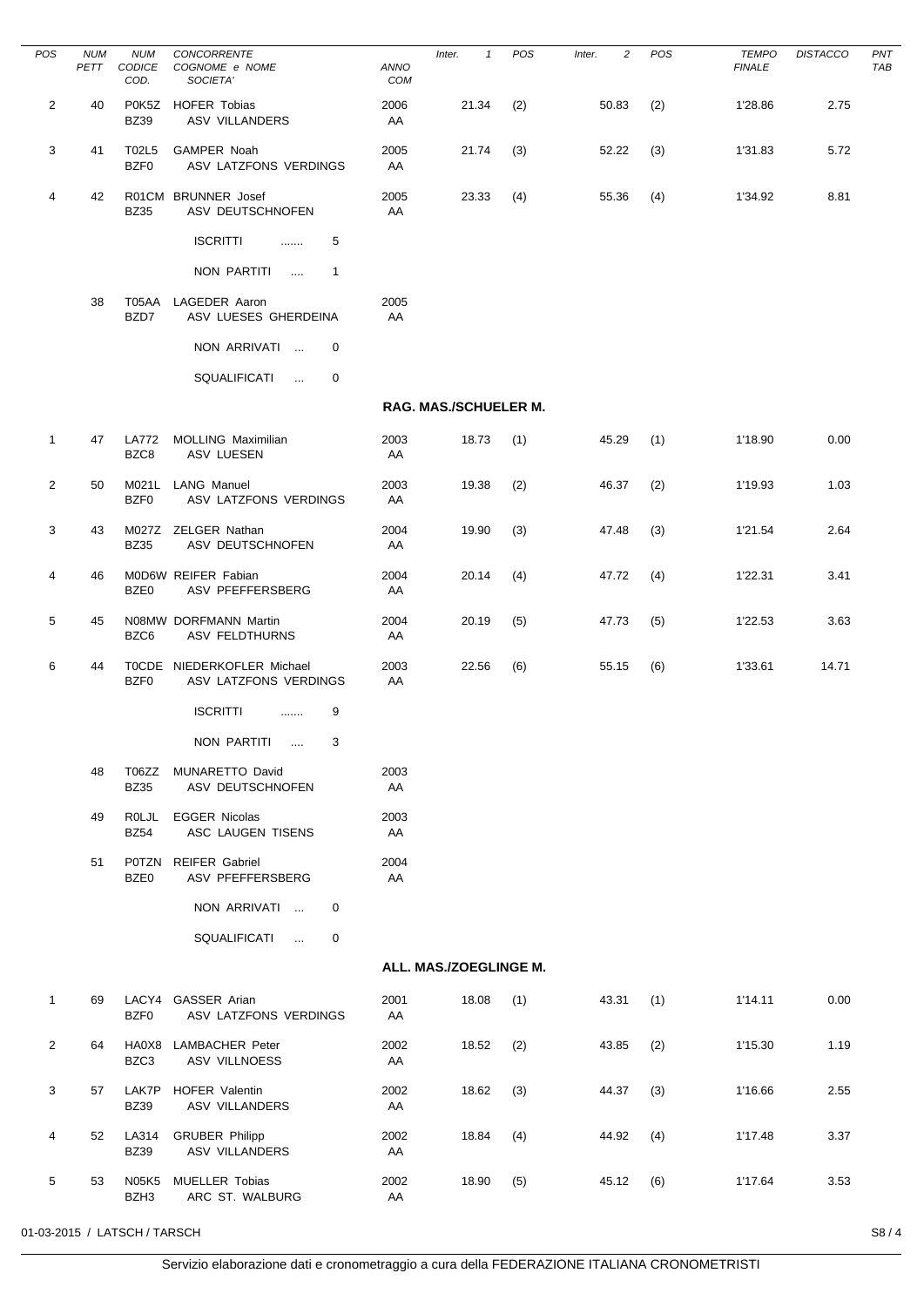| <b>POS</b>     | <b>NUM</b><br>PETT | <b>NUM</b><br>CODICE<br>COD.     | CONCORRENTE<br>COGNOME e NOME<br>SOCIETA'         | ANNO<br>COM | Inter.<br>$\mathbf{1}$  | POS  | $\overline{c}$<br>Inter. | POS  | <b>TEMPO</b><br><b>FINALE</b> | <b>DISTACCO</b> | PN <sub>1</sub><br><b>TAE</b> |
|----------------|--------------------|----------------------------------|---------------------------------------------------|-------------|-------------------------|------|--------------------------|------|-------------------------------|-----------------|-------------------------------|
| 6              | 68                 | <b>BZ35</b>                      | LA1H6 ZELGER David<br>ASV DEUTSCHNOFEN            | 2001<br>AA  | 18.91                   | (6)  | 45.07                    | (5)  | 1'18.09                       | 3.98            |                               |
| $\overline{7}$ | 67                 | <b>BZ07</b>                      | N0HHZ GATTA Damian<br>ASC OLANG                   | 2001<br>AA  | 18.91                   | (6)  | 45.23                    | (7)  | 1'18.35                       | 4.24            |                               |
| 8              | 65                 | P0PT <sub>1</sub><br><b>BZ54</b> | <b>PIRCHER Martin</b><br>ASC LAUGEN TISENS        | 2002<br>AA  | 18.97                   | (8)  | 45.68                    | (8)  | 1'19.44                       | 5.33            |                               |
| 9              | 63                 | <b>BZ35</b>                      | LAMEW ZELGER Niclas<br>ASV DEUTSCHNOFEN           | 2002<br>AA  | 19.14                   | (9)  | 46.29                    | (9)  | 1'19.82                       | 5.71            |                               |
| 10             | 66                 | LAD89<br>BZ07                    | <b>KIRCHLER Moritz</b><br>ASC OLANG               | 2002<br>AA  | 19.66                   | (11) | 46.38                    | (10) | 1'20.52                       | 6.41            |                               |
| 11             | 61                 | FAE6J<br>BZE0                    | STOCKNER Julian<br>ASV PFEFFERSBERG               | 2001<br>AA  | 19.82                   | (13) | 47.54                    | (13) | 1'21.42                       | 7.31            |                               |
| 12             | 59                 | BZE0                             | FAE6K STOCKNER Michael<br>ASV PFEFFERSBERG        | 2001<br>AA  | 19.38                   | (10) | 46.87                    | (11) | 1'21.97                       | 7.86            |                               |
| 13             | 56                 | N02AP<br>BZC3                    | <b>RAIFER Philipp</b><br><b>ASV VILLNOESS</b>     | 2002<br>AA  | 20.70                   | (15) | 47.84                    | (14) | 1'22.63                       | 8.52            |                               |
| 14             | 60                 | LA2H <sub>5</sub><br>BZC3        | <b>KOFLER Lukas</b><br>ASV VILLNOESS              | 2001<br>AA  | 19.80                   | (12) | 47.50                    | (12) | 1'23.23                       | 9.12            |                               |
| 15             | 62                 | BZC3                             | M017X PROFANTER Thomas<br>ASV VILLNOESS           | 2002<br>AA  | 20.51                   | (14) | 47.90                    | (15) | 1'24.51                       | 10.40           |                               |
|                |                    |                                  | <b>ISCRITTI</b><br>18<br>.                        |             |                         |      |                          |      |                               |                 |                               |
|                |                    |                                  | NON PARTITI<br>3<br>$\sim$                        |             |                         |      |                          |      |                               |                 |                               |
|                | 54                 | <b>BZ07</b>                      | N0KAK NOVELLI Alan<br>ASC OLANG                   | 2001<br>AA  |                         |      |                          |      |                               |                 |                               |
|                | 55                 | ROLJN<br><b>BZ54</b>             | <b>EGGER Roman Thomas</b><br>ASC LAUGEN TISENS    | 2001<br>AA  |                         |      |                          |      |                               |                 |                               |
|                | 58                 | <b>BZJC</b>                      | M08C2 REICHEGGER Jonas<br><b>SSV MUHLWALD</b>     | 2001<br>AA  |                         |      |                          |      |                               |                 |                               |
|                |                    |                                  | NON ARRIVATI<br>0                                 |             |                         |      |                          |      |                               |                 |                               |
|                |                    |                                  | SQUALIFICATI<br>0<br>$\sim$                       |             |                         |      |                          |      |                               |                 |                               |
|                |                    |                                  |                                                   |             | ASP. MAS./ ANWAERTER M. |      |                          |      |                               |                 |                               |
| $\mathbf{1}$   | 80                 | LA20L<br>BZF0                    | PICHLER Simon<br>ASV LATZFONS VERDINGS            | 2000<br>AA  | 17.90                   | (2)  | 42.47                    | (1)  | 1'13.40                       | 0.00            |                               |
| 2              | 85                 | BZF0                             | FA33Y TORGGLER Christian<br>ASV LATZFONS VERDINGS | 1998<br>AA  | 17.89                   | (1)  | 43.42                    | (5)  | 1'13.71                       | 0.31            |                               |
| 3              | 78                 | <b>BZ39</b>                      | DAHH0 GRUBER Christof<br><b>ASV VILLANDERS</b>    | 1998<br>AA  | 18.09                   | (3)  | 43.02                    | (2)  | 1'14.24                       | 0.84            |                               |
| 4              | 73                 | LAL4V<br><b>BZ54</b>             | <b>SCHWIENBACHER Simon</b><br>ASC LAUGEN TISENS   | 1999<br>AA  | 18.33                   | (6)  | 43.28                    | (3)  | 1'14.51                       | 1.11            |                               |
| 5              | 72                 | <b>BZ71</b>                      | N02KD GRAEBER Maximillian<br>ASV ST LORENZEN      | 2000<br>AA  | 18.44                   | (8)  | 43.51                    | (6)  | 1'14.63                       | 1.23            |                               |
| 6              | 71                 | BZF0                             | HA292 TORGGLER Martin<br>ASV LATZFONS VERDINGS    | 2000<br>AA  | 18.35                   | (7)  | 43.91                    | (9)  | 1'14.71                       | 1.31            |                               |
| $\overline{7}$ | 81                 | <b>BZ39</b>                      | DAHH2 GRUBER Klaus<br><b>ASV VILLANDERS</b>       | 1999<br>AA  | 18.09                   | (3)  | 43.38                    | (4)  | 1'14.76                       | 1.36            |                               |
| 8              | 83                 | BZC3                             | M0170 PUNER Christian<br>ASV VILLNOESS            | 2000<br>AA  | 18.69                   | (10) | 43.61                    | (7)  | 1'15.15                       | 1.75            |                               |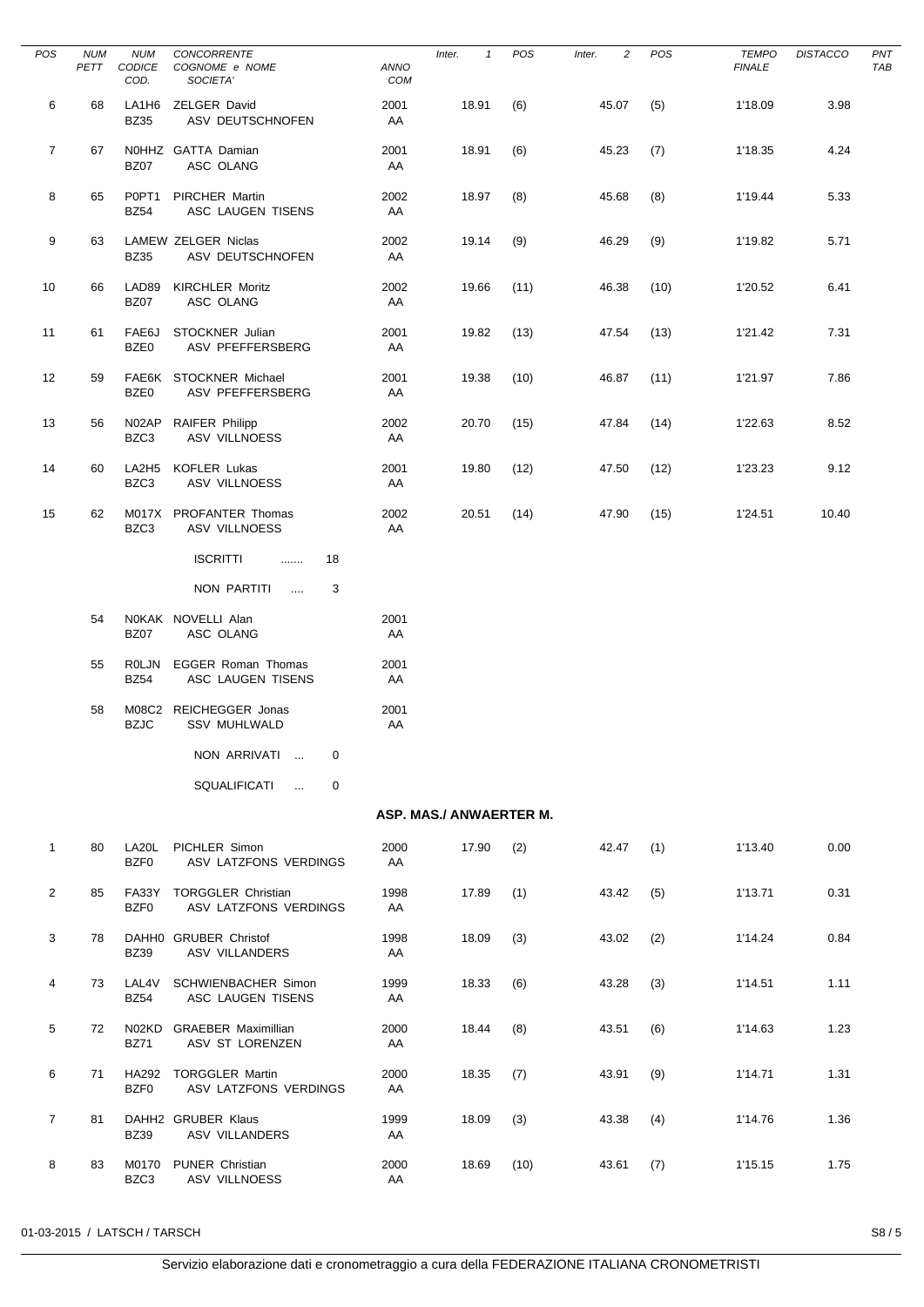| <b>POS</b>        | <b>NUM</b><br>PETT | <b>NUM</b><br>CODICE<br>COD. | CONCORRENTE<br>COGNOME e NOME<br>SOCIETA'         | ANNO<br>COM | $\mathbf{1}$<br>Inter.          | POS  | 2<br>Inter. | POS  | <b>TEMPO</b><br><b>FINALE</b> | <b>DISTACCO</b> | PN <sub>1</sub><br><b>TAE</b> |
|-------------------|--------------------|------------------------------|---------------------------------------------------|-------------|---------------------------------|------|-------------|------|-------------------------------|-----------------|-------------------------------|
| 9                 | 75                 | BZF0                         | LA20M SENN Stefan<br>ASV LATZFONS VERDINGS        | 2000<br>AA  | 18.24                           | (5)  | 43.75       | (8)  | 1'15.51                       | 2.11            |                               |
| 10                | 70                 | LAL59<br><b>BZ54</b>         | SCHWARZ Julian<br>ASC LAUGEN TISENS               | 1999<br>AA  | 18.48                           | (9)  | 44.38       | (11) | 1'16.25                       | 2.85            |                               |
| 11                | 86                 | BZC9                         | N0FD8 MOLING Manuel<br>ASV WENGEN                 | 2000<br>AA  | 18.71                           | (11) | 44.18       | (10) | 1'16.38                       | 2.98            |                               |
| $12 \overline{ }$ | 79                 | LAL4P<br><b>BZ54</b>         | FREI Mathias<br>ASC LAUGEN TISENS                 | 1998<br>AA  | 19.40                           | (14) | 44.75       | (12) | 1'16.99                       | 3.59            |                               |
| 13                | 74                 | BZC9                         | NOFDH PLONER Alex<br>ASV WENGEN                   | 2000<br>AA  | 19.13                           | (12) | 45.49       | (14) | 1'17.37                       | 3.97            |                               |
| 14                | 82                 | <b>BZ54</b>                  | FAEMJ MAIR Tobias<br>ASC LAUGEN TISENS            | 1998<br>AA  | 19.31                           | (13) | 45.27       | (13) | 1'17.78                       | 4.38            |                               |
| 15                | 76                 | <b>POPTO</b><br><b>BZ54</b>  | <b>WEIS Dominik</b><br>ASC LAUGEN TISENS          | 1998<br>AA  | 19.64                           | (15) | 47.71       | (16) | 1'21.28                       | 7.88            |                               |
| 16                | 77                 | BZC3                         | M03AW PROFANTER Peter<br><b>ASV VILLNOESS</b>     | 2000<br>AA  | 19.88                           | (17) | 46.95       | (15) | 1'21.34                       | 7.94            |                               |
| 17                | 84                 | N0KA5<br><b>BZ07</b>         | <b>MONTHALER Tobias</b><br>ASC OLANG              | 2000<br>AA  | 19.86                           | (16) | 47.91       | (17) | 1'21.51                       | 8.11            |                               |
|                   |                    |                              | <b>ISCRITTI</b><br>17<br>.                        |             |                                 |      |             |      |                               |                 |                               |
|                   |                    |                              | NON PARTITI<br>0<br>$\mathbf{1}$                  |             |                                 |      |             |      |                               |                 |                               |
|                   |                    |                              | NON ARRIVATI<br>0                                 |             |                                 |      |             |      |                               |                 |                               |
|                   |                    |                              | SQUALIFICATI<br>0<br>$\ldots$                     |             |                                 |      |             |      |                               |                 |                               |
|                   |                    |                              |                                                   |             | <b>MASTER B1 - MAS./ MAENN.</b> |      |             |      |                               |                 |                               |
| $\mathbf{1}$      | 91                 | 030N0<br>BZF0                | <b>TORGGLER Anton</b><br>ASV LATZFONS VERDINGS    | 1958<br>AA  | 18.21                           | (1)  | 43.19       | (1)  | 1'14.36                       | 0.00            |                               |
| 2                 | 89                 | 0E26P<br>BZF0                | MITTERRUTZNER Michael<br>ASV LATZFONS VERDINGS    | 1956<br>AA  | 18.78                           | (3)  | 44.25       | (2)  | 1'15.90                       | 1.54            |                               |
| 3                 | 90                 | <b>BZJC</b>                  | EAJPY UNTERHOFER Silvester<br><b>SSV MUHLWALD</b> | 1959<br>AA  | 18.77                           | (2)  | 44.49       | (3)  | 1'16.68                       | 2.32            |                               |
| 4                 | 87                 | <b>BZJC</b>                  | 3WPY5 REICHEGGER Alfred<br>SSV MUHLWALD           | 1959<br>AA  | 19.36                           | (4)  | 45.22       | (4)  | 1'18.57                       | 4.21            |                               |
| 5                 | 131                | <b>BZ31</b>                  | 4CYCR SCHIEFER Josef<br>RV PASSEIER               | 1944<br>AA  | 19.64                           | (5)  | 47.58       | (5)  | 1'22.06                       | 7.70            |                               |
| 6                 | 88                 | <b>BZ35</b>                  | 4CYN3 PFEIFER Ulrich<br>ASV DEUTSCHNOFEN          | 1945<br>AA  | 22.16                           | (6)  | 50.19       | (6)  | 1'24.61                       | 10.25           |                               |
|                   |                    |                              | <b>ISCRITTI</b><br>6<br><b></b>                   |             |                                 |      |             |      |                               |                 |                               |
|                   |                    |                              | NON PARTITI<br>0<br>$\cdots$                      |             |                                 |      |             |      |                               |                 |                               |
|                   |                    |                              | NON ARRIVATI<br>0                                 |             |                                 |      |             |      |                               |                 |                               |
|                   |                    |                              | SQUALIFICATI<br>0<br>$\sim 100$                   |             |                                 |      |             |      |                               |                 |                               |
|                   |                    |                              |                                                   |             | <b>MASTER B - MAS./ MAENN.</b>  |      |             |      |                               |                 |                               |
| $\mathbf{1}$      | 94                 | 0120T<br><b>BZ71</b>         | <b>GRAEBER Manfred</b><br>ASV ST LORENZEN         | 1964<br>AA  | 17.75                           | (1)  | 42.25       | (1)  | 1'12.31                       | 0.00            |                               |
| $\overline{2}$    | 97                 | 9034V<br>BZC9                | MIRIBUNG Carlo<br>ASV WENGEN                      | 1965<br>AA  | 18.36                           | (2)  | 44.05       | (2)  | 1'15.18                       | 2.87            |                               |
| 3                 | 95                 | 929N8<br><b>BZ35</b>         | ZELGER Anton<br>ASV DEUTSCHNOFEN                  | 1965<br>AA  | 18.43                           | (3)  | 44.30       | (3)  | 1'16.28                       | 3.97            |                               |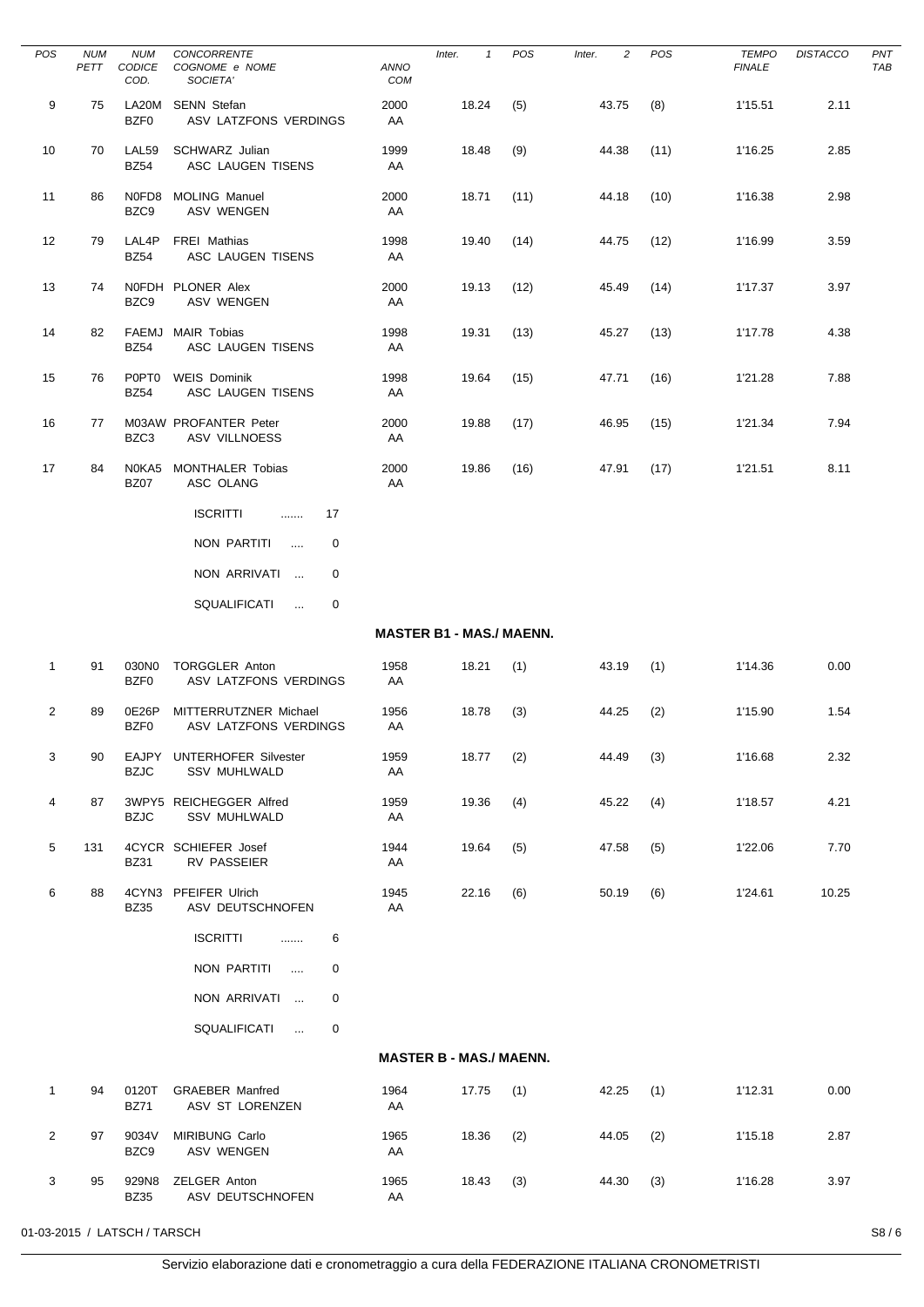| POS            | <b>NUM</b><br>PETT | <b>NUM</b><br>CODICE<br>COD. | CONCORRENTE<br>COGNOME e NOME<br>SOCIETA'         | ANNO<br>COM | Inter.<br>$\mathbf{1}$         | POS  | $\overline{c}$<br>Inter. | POS  | <b>TEMPO</b><br><b>FINALE</b> | <b>DISTACCO</b> | PN <sub>1</sub><br><b>TAE</b> |
|----------------|--------------------|------------------------------|---------------------------------------------------|-------------|--------------------------------|------|--------------------------|------|-------------------------------|-----------------|-------------------------------|
| 4              | 96                 | 4D853<br>BZH3                | STAFFLER Hubert<br>ARC ST. WALBURG                | 1963<br>AA  | 19.27                          | (4)  | 45.17                    | (4)  | 1'18.38                       | 6.07            |                               |
| 5              | 92                 | 0FHFC<br><b>BZ39</b>         | RABENSTEINER Franz<br><b>ASV VILLANDERS</b>       | 1965<br>AA  | 19.83                          | (5)  | 48.00                    | (5)  | 1'21.15                       | 8.84            |                               |
|                |                    |                              | <b>ISCRITTI</b><br>6<br>.                         |             |                                |      |                          |      |                               |                 |                               |
|                |                    |                              | NON PARTITI<br>$\mathbf{1}$<br>$\cdots$           |             |                                |      |                          |      |                               |                 |                               |
|                | 93                 | 5448A<br><b>BZ19</b>         | MALLEIER Reinhard<br>ASV VOLLAN-RAIKA             | 1961<br>AA  |                                |      |                          |      |                               |                 |                               |
|                |                    |                              | NON ARRIVATI<br>0                                 |             |                                |      |                          |      |                               |                 |                               |
|                |                    |                              | SQUALIFICATI<br>0<br>$\ddotsc$                    |             |                                |      |                          |      |                               |                 |                               |
|                |                    |                              |                                                   |             | <b>MASTER A - MAS./ MAENN.</b> |      |                          |      |                               |                 |                               |
| 1              | 107                | BZE0                         | 04PYH STOCKNER Helmuth<br><b>ASV PFEFFERSBERG</b> | 1970<br>AA  | 17.86                          | (3)  | 42.00                    | (2)  | 1'12.24                       | 0.00            |                               |
| $\overline{2}$ | 105                | 1LDJV<br><b>BZ54</b>         | PIRCHER Meinhard<br>ASC LAUGEN TISENS             | 1979<br>AA  | 17.49                          | (1)  | 41.96                    | (1)  | 1'12.30                       | 0.06            |                               |
| 3              | 103                | <b>BZ54</b>                  | 1LDJW BRAUNHOFER Thomas<br>ASC LAUGEN TISENS      | 1979<br>AA  | 17.85                          | (2)  | 43.20                    | (4)  | 1'13.61                       | 1.37            |                               |
| 4              | 99                 | 1LXY5<br><b>BZ84</b>         | LANTSCHNER Gerhard<br><b>ASV STEINEGG</b>         | 1972<br>AA  | 17.99                          | (4)  | 43.15                    | (3)  | 1'14.24                       | 2.00            |                               |
| 5              | 98                 | BZC9                         | HADYV KNOLLSEISEN Kurt<br><b>ASV WENGEN</b>       | 1977<br>AA  | 18.33                          | (6)  | 43.58                    | (7)  | 1'14.41                       | 2.17            |                               |
| 6              | 100                | BZE9                         | LAMEX KINZNER Ulrich<br>ASV JAUFENTAL             | 1970<br>AA  | 18.75                          | (9)  | 44.21                    | (9)  | 1'14.82                       | 2.58            |                               |
| $\overline{7}$ | 101                | C0614<br>BZF0                | <b>GAMPER Helmut</b><br>ASV LATZFONS VERDINGS     | 1978<br>AA  | 17.99                          | (4)  | 43.43                    | (5)  | 1'15.23                       | 2.99            |                               |
| 8              | 102                | 1F9HE<br>BZE0                | <b>REIFER Rupert</b><br>ASV PFEFFERSBERG          | 1970<br>AA  | 18.38                          | (7)  | 43.56                    | (6)  | 1'15.29                       | 3.05            |                               |
| 9              | 106                | 0TKV9<br>BZC6                | HOFER Florian<br><b>ASV FELDTHURNS</b>            | 1978<br>AA  | 18.71                          | (8)  | 43.76                    | (8)  | 1'17.54                       | 5.30            |                               |
| 10             | 104                | <b>BZ84</b>                  | 1M4NL LANTSCHNER Siegfried<br><b>ASV STEINEGG</b> | 1970<br>AA  | 19.80                          | (10) | 46.58                    | (10) | 1'18.84                       | 6.60            |                               |
|                |                    |                              | <b>ISCRITTI</b><br>10<br>.                        |             |                                |      |                          |      |                               |                 |                               |
|                |                    |                              | NON PARTITI<br>0<br>$\cdots$                      |             |                                |      |                          |      |                               |                 |                               |
|                |                    |                              | NON ARRIVATI<br>0                                 |             |                                |      |                          |      |                               |                 |                               |
|                |                    |                              | SQUALIFICATI<br>0<br>$\ldots$                     |             |                                |      |                          |      |                               |                 |                               |
|                |                    |                              |                                                   |             | JUN. MAS./ JUNIOREN M.         |      |                          |      |                               |                 |                               |
| 1              | 110                | BZC8                         | A02FH KASER Roman<br>ASV LUESEN                   | 1997<br>AA  | 17.09                          | (1)  | 41.85                    | (1)  | 1'11.52                       | 0.00            |                               |
| $\overline{2}$ | 112                | 9030P<br>BZC3                | <b>LAMBACHER Matthias</b><br>ASV VILLNOESS        | 1996<br>AA  | 17.40                          | (2)  | 42.48                    | (2)  | 1'12.13                       | 0.61            |                               |
| 3              | 116                | <b>BZ07</b>                  | HADZ8 PREINDL Peter<br>ASC OLANG                  | 1997<br>AA  | 17.97                          | (3)  | 43.04                    | (3)  | 1'14.52                       | 3.00            |                               |
| 4              | 111                | <b>BZ54</b>                  | CAJXH FREI Sebastian<br>ASC LAUGEN TISENS         | 1997<br>AA  | 18.08                          | (4)  | 43.48                    | (4)  | 1'15.20                       | 3.68            |                               |
| 5              | 108                | <b>BZ21</b>                  | FAE9E SORA' Meicol<br>US LONGIARU'                | 1997<br>AA  | 18.23                          | (5)  | 43.82                    | (6)  | 1'15.45                       | 3.93            |                               |

 $\overline{\phantom{0}}$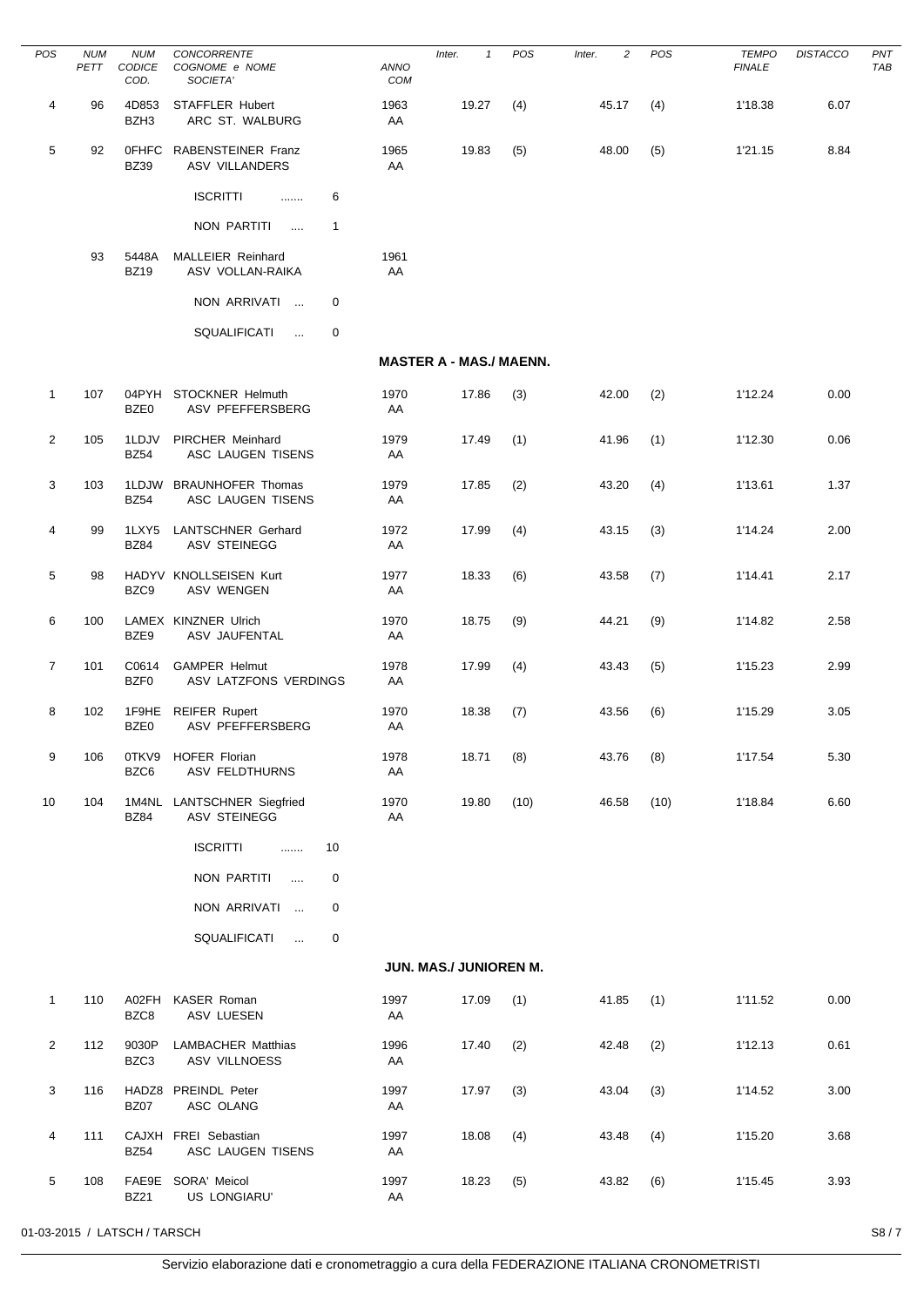| POS            | <b>NUM</b><br>PETT | <b>NUM</b><br>CODICE<br>COD. | CONCORRENTE<br>COGNOME e NOME<br>SOCIETA'           |              | <b>ANNO</b><br>COM              | Inter.<br>$\mathbf{1}$ | POS  | 2<br>Inter. | POS  | <b>TEMPO</b><br><b>FINALE</b> | <b>DISTACCO</b> | PN <sub>7</sub><br>TAB |
|----------------|--------------------|------------------------------|-----------------------------------------------------|--------------|---------------------------------|------------------------|------|-------------|------|-------------------------------|-----------------|------------------------|
| 6              | 115                | BZE0                         | DAHEW MESSNER Gabriel<br>ASV PFEFFERSBERG           |              | 1997<br>AA                      | 18.60                  | (7)  | 43.97       | (7)  | 1'16.33                       | 4.81            |                        |
| $\overline{7}$ | 109                | BZE0                         | DAHEY HILPOLD Lorenz<br>ASV PFEFFERSBERG            |              | 1997<br>AA                      | 18.56                  | (6)  | 43.78       | (5)  | 1'16.54                       | 5.02            |                        |
|                |                    |                              | <b>ISCRITTI</b><br>.                                | 11           |                                 |                        |      |             |      |                               |                 |                        |
|                |                    |                              | NON PARTITI<br>$\cdots$                             | 4            |                                 |                        |      |             |      |                               |                 |                        |
|                | 113                | N0HJ0<br><b>BZ07</b>         | <b>GATTA David</b><br>ASC OLANG                     |              | 1997<br>AA                      |                        |      |             |      |                               |                 |                        |
|                | 114                | <b>BZ07</b>                  | NOEFH JUD Rupert<br>ASC OLANG                       |              | 1997<br>AA                      |                        |      |             |      |                               |                 |                        |
|                | 117                | FAEJ4<br><b>BZ07</b>         | PREINDL Maximilian<br>ASC OLANG                     |              | 1995<br>AA                      |                        |      |             |      |                               |                 |                        |
|                | 118                | <b>BZ39</b>                  | A00WR RABENSTEINER Florian<br><b>ASV VILLANDERS</b> |              | 1997<br>AA                      |                        |      |             |      |                               |                 |                        |
|                |                    |                              | NON ARRIVATI                                        | 0            |                                 |                        |      |             |      |                               |                 |                        |
|                |                    |                              | <b>SQUALIFICATI</b><br>$\sim$                       | 0            |                                 |                        |      |             |      |                               |                 |                        |
|                |                    |                              |                                                     |              | SEN. MAS./ ALLG. KLASSE SEN. M. |                        |      |             |      |                               |                 |                        |
| $\mathbf{1}$   | 119                | 903DN<br>BZE9                | <b>KINZNER Dominik</b><br>ASV JAUFENTAL             |              | 1994<br>AA                      | 17.26                  | (1)  | 41.10       | (1)  | 1'10.54                       | 0.00            |                        |
| 2              | 123                | 8093R<br>BZC9                | <b>TSCHAFFERT Diego</b><br><b>ASV WENGEN</b>        |              | 1980<br>AA                      | 17.74                  | (3)  | 41.84       | (3)  | 1'11.30                       | 0.76            |                        |
| 3              | 129                | 804M6<br><b>BZ54</b>         | <b>TROGER Mathias</b><br>ASC LAUGEN TISENS          |              | 1994<br>AA                      | 17.34                  | (2)  | 41.35       | (2)  | 1'11.78                       | 1.24            |                        |
| 4              | 128                | BZE9                         | HA6PF SCHOELZHORN Florian<br>ASV JAUFENTAL          |              | 1984<br>AA                      | 18.18                  | (7)  | 42.60       | (4)  | 1'12.96                       | 2.42            |                        |
| 5              | 122                | 9030H<br>BZC3                | <b>LAMBACHER Patrick</b><br><b>ASV VILLNOESS</b>    |              | 1994<br>AA                      | 17.85                  | (4)  | 43.00       | (7)  | 1'13.25                       | 2.71            |                        |
| 6              | 120                | BZE0                         | 73CCM HUBER Christian<br>ASV PFEFFERSBERG           |              | 1991<br>AA                      | 18.17                  | (6)  | 42.63       | (5)  | 1'13.31                       | 2.77            |                        |
| $\overline{7}$ | 126                | <b>BZJC</b>                  | EAJPE HOPFGARTNER Robert<br><b>SSV MUHLWALD</b>     |              | 1984<br>AA                      | 18.20                  | (8)  | 42.70       | (6)  | 1'13.36                       | 2.82            |                        |
| 8              | 121                | BZE0                         | C05TX HUBER Alexander<br>ASV PFEFFERSBERG           |              | 1994<br>AA                      | 17.95                  | (5)  | 43.08       | (8)  | 1'13.92                       | 3.38            |                        |
| 9              | 125                | 67T0C<br>BZC6                | <b>PLATTNER Hannes</b><br>ASV FELDTHURNS            |              | 1990<br>AA                      | 18.68                  | (9)  | 44.45       | (9)  | 1'17.63                       | 7.09            |                        |
| 10             | 127                | <b>BZ21</b>                  | 4HYRC CLARA Matteo<br>US LONGIARU'                  |              | 1988<br>AA                      | 18.83                  | (10) | 47.20       | (11) | 1'17.99                       | 7.45            |                        |
| 11             | 124                | 540EP<br>BZE0                | <b>LARCHER Hannes</b><br>ASV PFEFFERSBERG           |              | 1991<br>AA                      | 19.26                  | (11) | 47.18       | (10) | 1'20.74                       | 10.20           |                        |
|                |                    |                              | <b>ISCRITTI</b><br>.                                | 12           |                                 |                        |      |             |      |                               |                 |                        |
|                |                    |                              | NON PARTITI<br>$\cdots$                             | $\mathbf{1}$ |                                 |                        |      |             |      |                               |                 |                        |
|                | 130                | <b>BZ21</b>                  | 3TPYA CLARA Florian<br>US LONGIARU'                 |              | 1988<br>AA                      |                        |      |             |      |                               |                 |                        |
|                |                    |                              | NON ARRIVATI                                        | 0            |                                 |                        |      |             |      |                               |                 |                        |
|                |                    |                              | SQUALIFICATI<br>$\sim$                              | 0            |                                 |                        |      |             |      |                               |                 |                        |